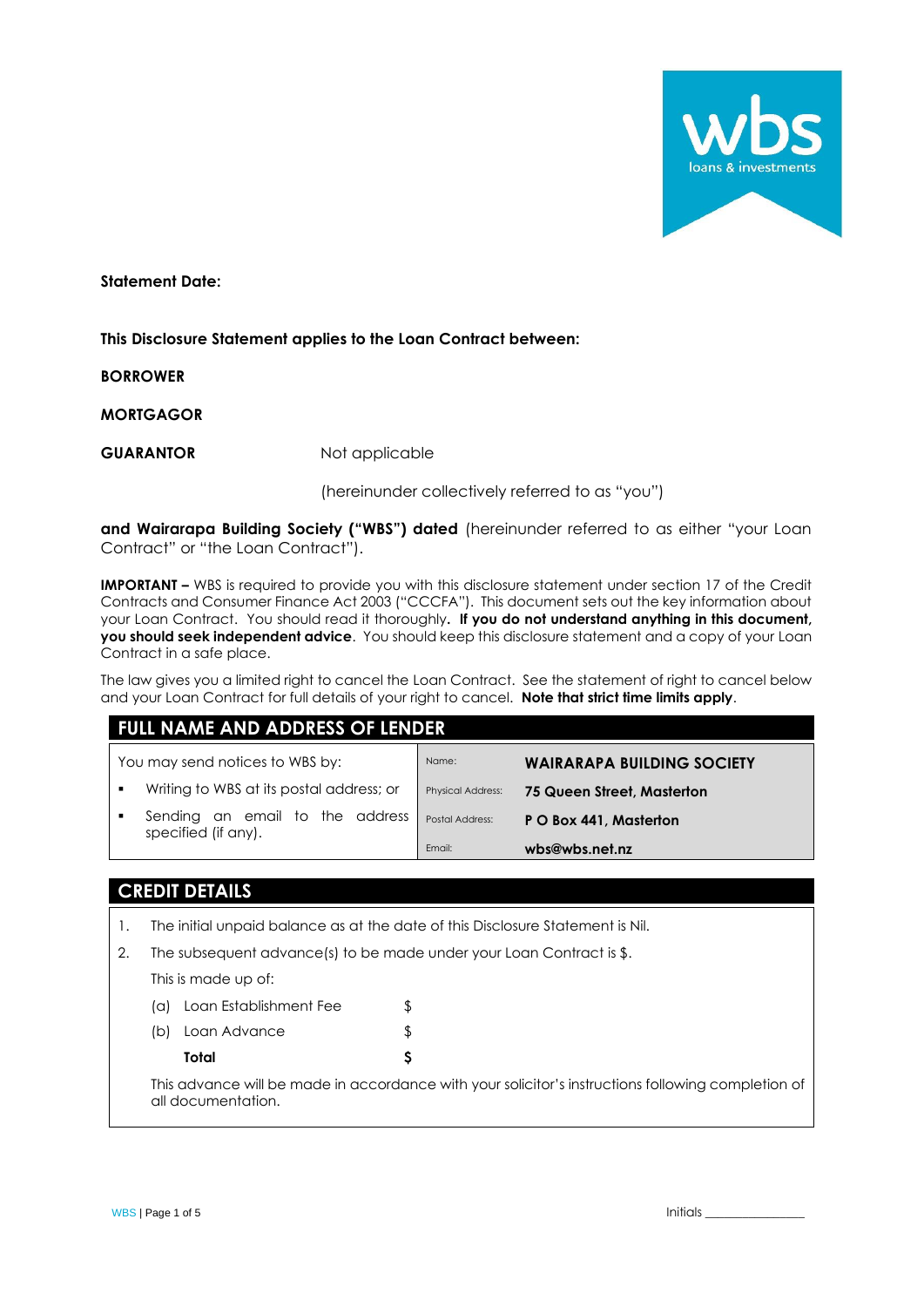**OR**

The subsequent advances to be made under your Loan Contract are to be made as and when required by you following completion of all documentation. Your first advance will include a loan establishment fee of \$.

3. The total amount made available to you by WBS under the Loan Contract is \$. This amount is the credit limit as defined in the CCCFA.

| $\mathsf{PAYMENTS}$ You are required to make each payment of the amount specified and by the time specified |                       |                           |                             |                             |
|-------------------------------------------------------------------------------------------------------------|-----------------------|---------------------------|-----------------------------|-----------------------------|
| <b>Timing of payments</b>                                                                                   | Number of<br>payments | Amount of<br>each payment | Total amount<br>of payments | Total amount<br>of interest |
| Frequency:                                                                                                  |                       | \$                        |                             | \$                          |
| First Payment:                                                                                              |                       |                           |                             |                             |
| Last Payment:                                                                                               |                       |                           |                             |                             |

The total amount of payments is based on the Assumptions contained in the CCCF Regulations 2004 and the assumption that the funds available are drawn in one lump sum on the "Loan Available From" date as set out in the Loan Contract.

## **INTEREST**

#### 1. **Annual Interest Rate**

% Variable. This rate will vary at the discretion of WBS. OR

Paste Special Condition Clause re fixed rate – note: changes required ie Clause # "above" change to "in the Loan Contract".

#### 2. **Method of Charging Interest**

Interest charges are calculated by multiplying the unpaid balance at the end of each day by the annual interest rate and then dividing the result by 365 (366 in a leap year). Interest is charged to your loan monthly.

# **CREDIT FEES AND CHARGES**

The following credit fees may become payable to WBS under or in connection with your Loan Contract

| <b>Fee</b>        | When payable                                                                                                                                                                                                                                                                                               | Amount                              |
|-------------------|------------------------------------------------------------------------------------------------------------------------------------------------------------------------------------------------------------------------------------------------------------------------------------------------------------|-------------------------------------|
| Establishment Fee | Payable when the loan is made.                                                                                                                                                                                                                                                                             | Insert actual Fee<br>to be charged] |
| <b>PPSR</b> Fee   | Payable when the loan is made which involves a<br>registration by WBS on the PPSR. [Delete this if security<br>does not include a PPSR registration]                                                                                                                                                       | \$50                                |
| Prepayment Fee    | If your loan or any part thereof is subject to a fixed rate of<br>interest (including as fixed by a prior interest review) and is<br>repaid prior to due date, either in part or in full, then WBS<br>reserves the right to charge an early repayment fee. Such<br>a fee is calculated as follows, either: | Variable                            |
|                   | the cost to WBS as determined by any interest rate<br>(a)<br>swap counterparty; OR                                                                                                                                                                                                                         |                                     |
|                   | the amount prepaid multiplied by the difference<br>(b)<br>between the 90 day bank bill rate on the date of<br>prepayment and the rate applying to your loan on                                                                                                                                             |                                     |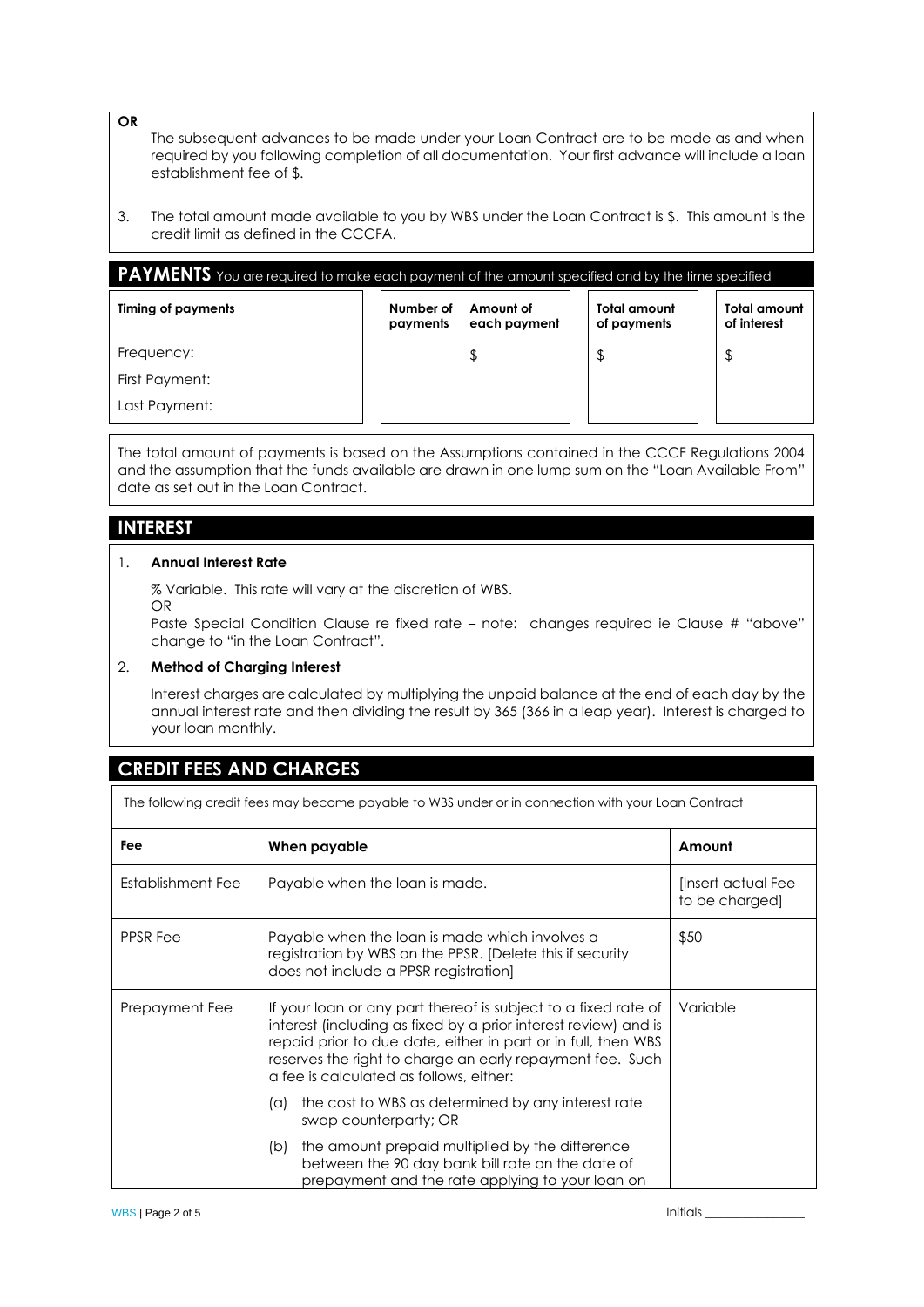|               | the same date, divided by 100 and then multiplied<br>by the number of days your loan had to go before<br>the fixed rate applying to it expired.                                                        |       |
|---------------|--------------------------------------------------------------------------------------------------------------------------------------------------------------------------------------------------------|-------|
|               | Should either of the above result in a charge of \$200 or<br>less, no charge will be made.                                                                                                             |       |
|               | The above formula is <b>not</b> the formula prescribed in the<br>Credit Contracts and Consumer Finance Regulations 2004<br>or the Credit Contracts and Consumer Finance<br>Amendment Regulations 2004. |       |
| Variation Fee | Payable when WBS agrees to change the structure of<br>your loan.                                                                                                                                       | \$250 |
| Rate Fix Fee  | Payable should you chose to fix the interest rate on your<br>loan during the term of your loan.                                                                                                        | \$250 |
| Discharge Fee | If WBS is required to discharge (either partial or in full) any<br>security held by it as security for your loan.                                                                                      | \$100 |

# **CONTINUING DISCLOSURE**

WBS will provide you with regular statements. The statements will give you information about your account. Statements will be provided at least every 6 months. You may elect to receive statements more often if you wish.

# **WHAT COULD HAPPEN IF YOU FAIL TO MEET YOUR COMMITMENTS**

### **Security Interest**

WBS has an interest in the property or properties listed below to secure performance of all of your obligations under the Loan Contract, or the payment of money payable under the Loan Contract, or both**. If you fail to meet your commitments under the contract, then WBS may be entitled to repossess any of that property which is a vehicle or other goods or chattels, and may sell all or any of the property or properties below, regardless of whether it is land or chattels.** 

If WBS does so but does not receive enough from the sale to repay the loan and interest in full, you will remain liable for any balance still owed to WBS.

You must not give a security in the goods described below to any person other than WBS and will be in breach of your Loan Contract if you do

### [DESCRIBE SECURITY HERE]

### **Default Interest Charges**

In the event of a default in payment and while the default continues you must pay the default interest charges. In the event of a breach of the contract or on the enforcement of the contract, the default fees specified below are payable. Your credit contract may allow WBS to vary these fees and charges.

Default interest is charged at a rate of interest which is 2% per annum higher than the rate that applies to your loan when you are **not** in default, and is charged at that higher rate on the amount that you have failed to pay, calculated on a daily basis from the time that the payment should have been made until the day that it is actually paid by you.

### **Default Fees**

The following default fees may become payable under your Loan Contract if you make default:

| Fee                      | When Payable                                                                  | Amount |
|--------------------------|-------------------------------------------------------------------------------|--------|
| Payment<br>Dishonour Fee | Payable if any payment to WBS is dishonoured or reversed   \$15<br>or unpaid. |        |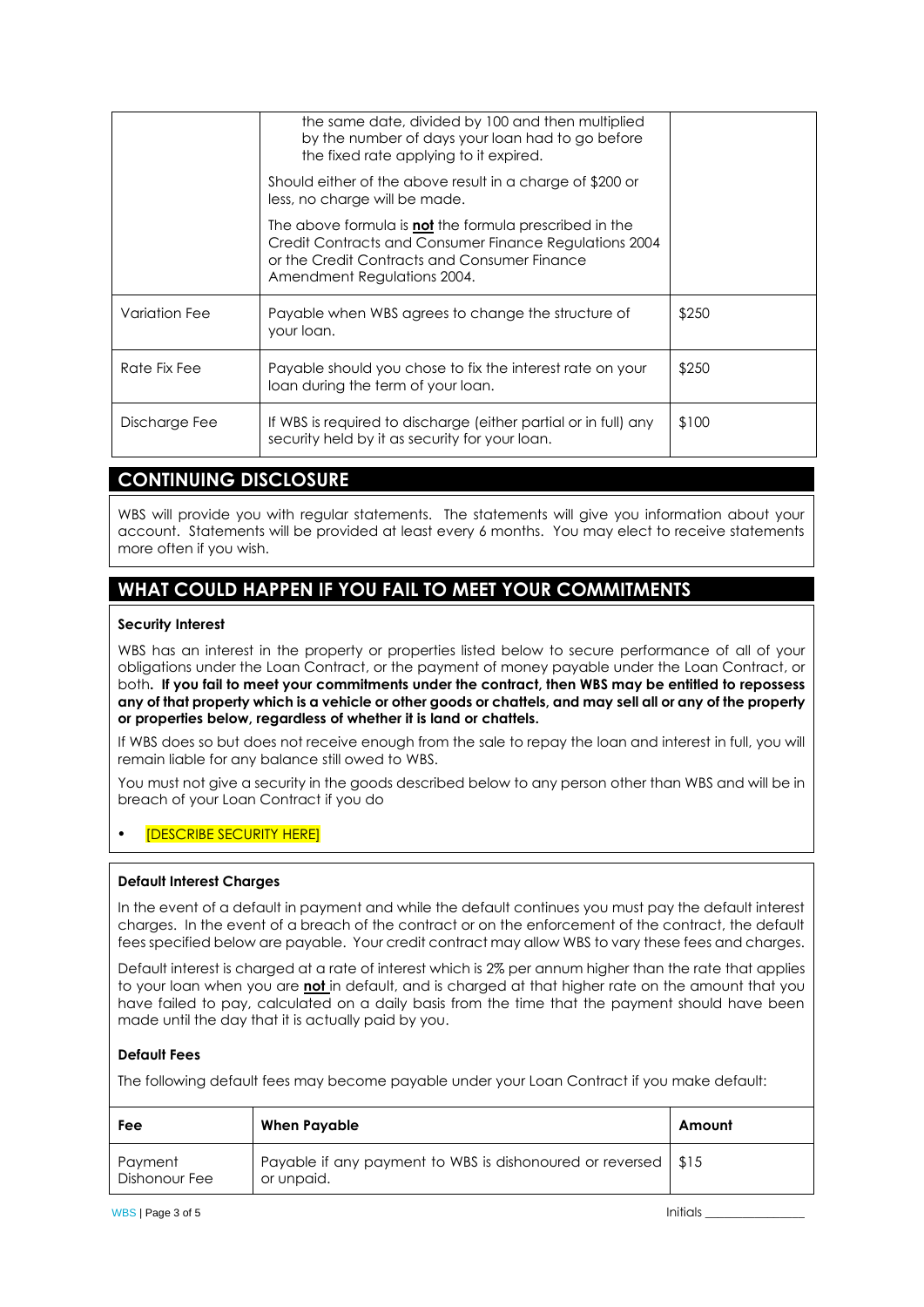| Notice of Unpaid<br>Rates      | If WBS has to write to you because you have failed to pay<br>your rates on time. [Delete this if security does not include a<br>mortgage of land                                                         | \$50  |
|--------------------------------|----------------------------------------------------------------------------------------------------------------------------------------------------------------------------------------------------------|-------|
| Payment of<br>Unpaid Rates     | If WBS receives formal demand to pay the rates you have<br>failed to pay and subsequently has to make payment on<br>your behalf. [Delete this if security does not include a<br>mortgage of land         | \$100 |
| Notice of Unpaid<br>Insurance  | If WBS has to write to you because you have failed to pay<br>the insurance on the property WBS holds as security for your<br>loan. [Delete this if security does not include a mortgage of<br>land]      | \$50  |
| Payment of<br>Unpaid Insurance | If WBS has to have to pay the insurance premium you have<br>failed to pay so that the property WBS holds as security<br>remains insured. [Delete this if security does not include a<br>mortgage of land | \$100 |

In addition, all costs incurred by WBS in either remedying your default or undertaking sale of any of WBS's security will be charged to your loan.

# **FULL AND PART PREPAYMENT**

If you make payments in excess of the minimum required under your Loan Contract (Prepayment) then you may be required to pay a charge to compensate WBS for any costs incurred by it as a result of your prepayment.

No charge will be made if such a payment is made while your loan is on a variable rate of interest.

If the amount prepaid is made while your loan is on a fixed rate of interest (including a rate fixed following an interest review) then the charge payable is as follows, either:

(a) the cost to WBS as determined by its interest rate swap counterparty;

OR (where there is no interest rate swap counterparty)

(b) the amount prepaid multiplied by the difference between the 90 day bank bill rate on the date of prepayment and the rate applying to your loan on the same date, divided by 100 and then multiplied by the number of days your loan had to go before the fixed rate applying to it expired.

Should either of the above result in a charge of \$200 or less, no charge will be made.

The above formula is not the formula prescribed in the Credit Contracts and Consumer Finance Regulations 2004 or the Credit Contracts and Consumer Finance Amendment Regulations 2004.

# **RIGHT TO CANCEL**

### **Statement of Right to Cancel**

Under the Credit Contracts and Consumer Finance Act 2003 you are entitled to cancel the contract by giving notice to WBS.

#### **Time limits for cancellation**

You must give WBS notice that you intend to cancel the contract within 5 working days of the date you receive this contract (which will usually be the Statement Date shown on the first page of this Disclosure Statement), or within 7 or 9 working days if you first receive this contract by email or post.

Saturdays, Sundays, and national public holidays are not counted as working days.